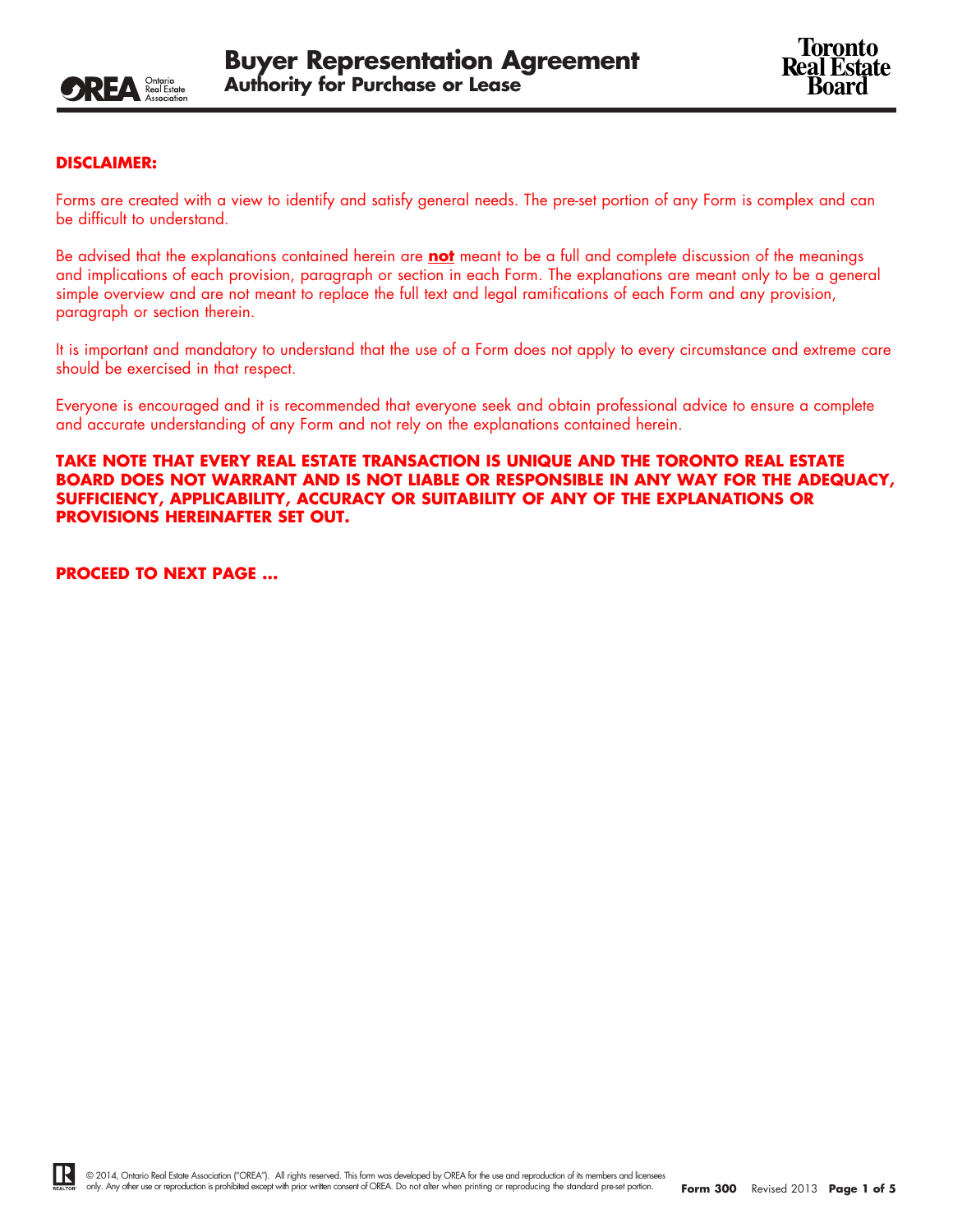

LR



*This Form is a contract between a Buyer and a real estate company that gives the real estate company permission to act on the Buyer's behalf in the purchase of a property. Assuming the Buyer is a Client of the real estate company, the Real Estate Council of Ontario (Ontario's governing body) REBBA Code of Ethics requires that Salespeople have a written Buyer Representation Agreement presented for signature prior to an offer being presented on behalf of the Buyer.*

*The section at the top identifies the parties involved in the Agreement and sets the time frame for which the contract is valid. The REBBA Code of Ethics requires the Buyer's initials on this Form if the Agreement is to extend beyond six months.*

## **This is an Exclusive Buyer Representation Agreement**

| <b>BETWEEN:</b>                                                                                                                                                                                                                         |                                                                                                                                                                                                                                                                                                                       |                    |
|-----------------------------------------------------------------------------------------------------------------------------------------------------------------------------------------------------------------------------------------|-----------------------------------------------------------------------------------------------------------------------------------------------------------------------------------------------------------------------------------------------------------------------------------------------------------------------|--------------------|
|                                                                                                                                                                                                                                         |                                                                                                                                                                                                                                                                                                                       |                    |
|                                                                                                                                                                                                                                         |                                                                                                                                                                                                                                                                                                                       |                    |
|                                                                                                                                                                                                                                         |                                                                                                                                                                                                                                                                                                                       |                    |
| hereinafter referred to as the Brokerage.                                                                                                                                                                                               |                                                                                                                                                                                                                                                                                                                       |                    |
| <b>AND:</b>                                                                                                                                                                                                                             |                                                                                                                                                                                                                                                                                                                       |                    |
|                                                                                                                                                                                                                                         |                                                                                                                                                                                                                                                                                                                       |                    |
| ADDRESS:<br>Street Number Street Number Street Name                                                                                                                                                                                     |                                                                                                                                                                                                                                                                                                                       |                    |
|                                                                                                                                                                                                                                         |                                                                                                                                                                                                                                                                                                                       |                    |
|                                                                                                                                                                                                                                         |                                                                                                                                                                                                                                                                                                                       |                    |
| The Buyer hereby gives the Brokerage the exclusive and irrevocable authority to act as the Buyer's agent                                                                                                                                |                                                                                                                                                                                                                                                                                                                       |                    |
|                                                                                                                                                                                                                                         |                                                                                                                                                                                                                                                                                                                       |                    |
|                                                                                                                                                                                                                                         |                                                                                                                                                                                                                                                                                                                       |                    |
| in accordance with the Real Estate and Business Brokers Act of Ontario (2002),                                                                                                                                                          | Buyer acknowledges that the time period for this Agreement is negotiable between the Buyer and the Brokerage, however,<br>In accordance with the Keal Estate and Business Brokers Act of Ontario (2002),<br>if the time period for this Agreement exceeds six months, the Brokerage must obtain the Buyer's initials. | (Buyer's Initials) |
| for the purpose of locating a real property meeting the following general description:                                                                                                                                                  |                                                                                                                                                                                                                                                                                                                       |                    |
|                                                                                                                                                                                                                                         |                                                                                                                                                                                                                                                                                                                       |                    |
| GEOGRAPHIC LOCATION: This indicates the area agreed upon by both the Buyer and the real estate company, for which the<br>Agreement is valid. It is usually the area in which the Buyer wishes to purchase a property.                   |                                                                                                                                                                                                                                                                                                                       |                    |
|                                                                                                                                                                                                                                         |                                                                                                                                                                                                                                                                                                                       |                    |
| The Buyer hereby warrants that the Buyer is not a party to a buyer representation agreement with any other registered real<br>estate brokerage for the purchase or lease of a real property of the general description indicated above. |                                                                                                                                                                                                                                                                                                                       |                    |

**INITIALS OF BROKERAGE:** ( INITIALS OF BUYER(S):



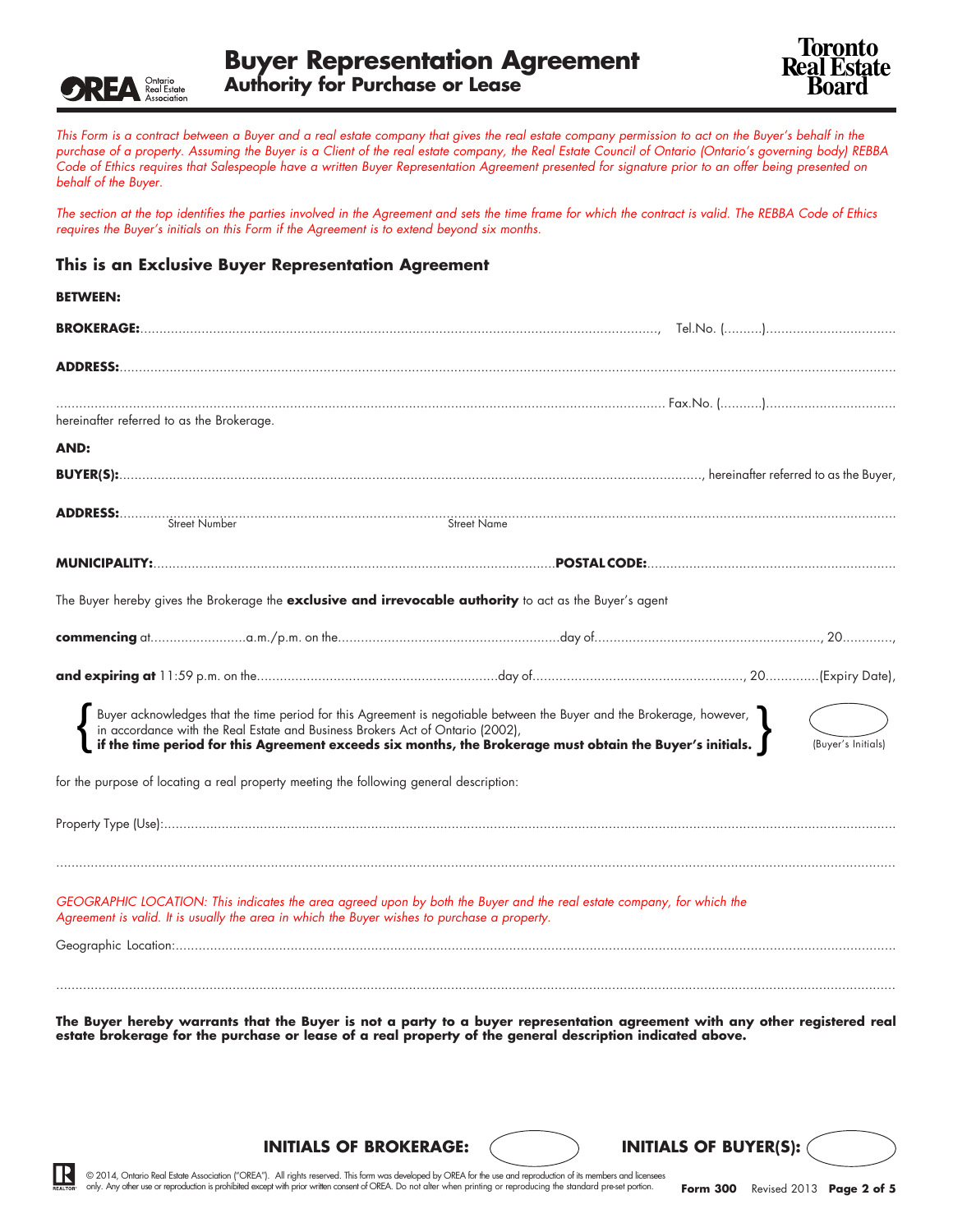- *1. DEFINITIONS AND INTERPRETATIONS: The following section defines who will be referred to as the Buyer and Seller for the remainder of the document.*
- **1. DEFINITIONS AND INTERPRETATIONS:** For the purposes of this Buyer Representation Agreement ("Authority" or "Agreement"), "Buyer" includes purchaser and tenant, a "seller" includes a vendor, a landlord or a prospective seller, vendor or landlord and a "real estate board" includes a real estate association. A purchase shall be deemed to include the entering into of any agreement to exchange, or the obtaining of an option to purchase which is subsequently exercised, and a lease includes any rental agreement, sub-lease or renewal of a lease. This Agreement shall be read with all changes of gender or number required by the context. For purposes of this Agreement, Buyer shall be deemed to include any spouse, heirs, executors, administrators, successors, assigns, related corporations and affiliated corporations. Related corporations or affiliated corporations shall include any corporation where one half or a majority of the shareholders, directors or officers of the related or affiliated corporation are the same person(s) as the shareholders, directors, or officers of the corporation introduced to or shown the property.
- *2. COMMISSION: The following section establishes the commission structure for the process. It states that the Buyer understands that the real estate company (Salesperson) will be paid a fee by the company that has the property listed. If the Buyer indicates in the commission portion to pay the real*  estate company a specific amount and the portion offered by the company listing the property is less than what the Buyer has agreed to pay, then the *Buyer is responsible for the difference. The Buyer is to be informed of the commission amount being paid by the company with whom the property is listed.*
- **2. COMMISSION:** In consideration of the Brokerage undertaking to assist the Buyer, the Buyer agrees to pay commission to the Brokerage as follows: If, during the currency of this Agreement, the Buyer enters into an agreement to purchase or lease a real property of the general description indicated above, the Buyer agrees the Brokerage is entitled to receive and retain any commission offered by a listing brokerage or by the seller. The Buyer understands that the amount of commission offered by a listing brokerage or by the seller may be greater or less than the commission stated below. The Buyer understands that the Brokerage will inform the Buyer of the amount of commission to be paid to the Brokerage by the listing brokerage or the seller at the earliest practical opportunity. The Buyer acknowledges that the payment of any commission by the listing brokerage or the seller will not make the Brokerage either the agent or sub-agent of the listing brokerage or the seller.

If, during the currency of this Agreement, the Buyer enters into an agreement to purchase any property of the general description indicated above, the

Buyer agrees that the Brokerage is entitled to be paid a commission of.......................% of the sale price of the property

**or** ................................................................................................................................................................................................................

**or** for a lease, a commission of ........................................................................................................................................................................

The Buyer agrees to pay directly to the Brokerage any deficiency between this amount and the amount, if any, to be paid to the Brokerage by a listing brokerage or by the seller. The Buyer understands that if the Brokerage is not to be paid any commission by a listing brokerage or by the seller, the Buyer will pay the Brokerage the full amount of commission indicated above.

The Buyer agrees to pay the Brokerage such commission if the Buyer enters into an agreement within .................................days after the expiration of this Agreement **(Holdover Period)** to purchase or lease any real property shown or introduced to the Buyer from any source whatsoever during the term of this Agreement, provided, however, that if the Buyer enters into a new buyer representation agreement with another registered real estate brokerage after the expiration of this Agreement, the Buyer's liability to pay commission to the Brokerage shall be reduced by the amount paid to the other brokerage under the new agreement.

The Buyer agrees to pay such commission as described above even if a transaction contemplated by an agreement to purchase or lease agreed to or accepted by the Buyer or anyone on the Buyer's behalf is not completed, if such non-completion is owing or attributable to the Buyers default or neglect. Said commission, plus any applicable taxes, shall be payable on the date set for completion of the purchase of the property or, in the case of a lease or tenancy, the earlier of the date of occupancy by the tenant or the date set for commencement of the lease or tenancy. All amounts set out as commission are to be paid plus applicable taxes on such commission.

**This Agreement applies for the purchase or lease of one real property. Notwithstanding the foregoing, in the event that the Buyer leases a property, this agreement remains in force as set out herein for the purchase of the leased property or a property of the general description indicated above. The leasing of a property by the Buyer does not terminate this Agreement with respect to the purchase of a property.**

- *3. REPRESENTATION: The following section confirms that the Salesperson has explained the different types of agency relationships that may occur in a real estate transaction.*
- **3. REPRESENTATION:** The Buyer acknowledges that the Brokerage has provided the Buyer with written information explaining agency relationships, including information on Seller Representation, Sub-Agency, Buyer Representation, Multiple Representation and Customer Service. The Brokerage shall assist the Buyer in locating a real property of the general description indicated above and shall represent the Buyer in an endeavour to procure the acceptance of an agreement to purchase or lease such a property.

The Buyer acknowledges that the Buyer may not be shown or offered all properties that may be of interest to the Buyer. The Buyer hereby agrees that the terms of any buyer's offer or agreement to purchase or lease the property will not be disclosed to any other buyer. The Buyer further acknowledges that the Brokerage may be entering into buyer representation agreements with other buyers who may be interested in the same or similar properties that the Buyer may be interested in buying or leasing and the Buyer hereby consents to the Brokerage entering into buyer representation agreements with other buyers who may be interested in the same or similar properties without any claim by the Buyer of conflict of interest. The Buyer hereby appoints the Brokerage as agent for the purpose of giving and receiving notices pursuant to any offer or agreement to purchase or lease a property negotiated by the Brokerage.

**MULTIPLE REPRESENTATION:** The Buyer hereby acknowledges that the Brokerage may be entering into listing agreements with sellers of properties the Buyer may be interested in buying or leasing. In the event that the Brokerage has entered into or enters into a listing agreement with the seller of a property the Buyer may be interested in buying or leasing, the Brokerage will obtain the Buyer's written consent to represent both the Buyer and the seller for the transaction at the earliest practicable opportunity and in all cases prior to any offer to purchase or lease being submitted or presented.

The Buyer understands and acknowledges that the Brokerage must be impartial when representing both the Buyer and the seller and equally protect the interests of the Buyer and the seller in the transaction. The Buyer understands and acknowledges that when representing both the Buyer and the seller, the Brokerage shall have a duty of full disclosure to both the Buyer and the seller, including a requirement to disclose all factual information about the property known to the Brokerage.

**INITIALS OF BROKERAGE:** ( INITIALS OF BUYER(S):





© 2014, Ontario Real Estate Association ("OREA"). All rights reserved. This form was developed by OREA for the use and reproduction of its members and licensees only. Any other use or reproduction is prohibited except with prior written consent of OREA. Do not alter when printing or reproducing the standard pre-set portion.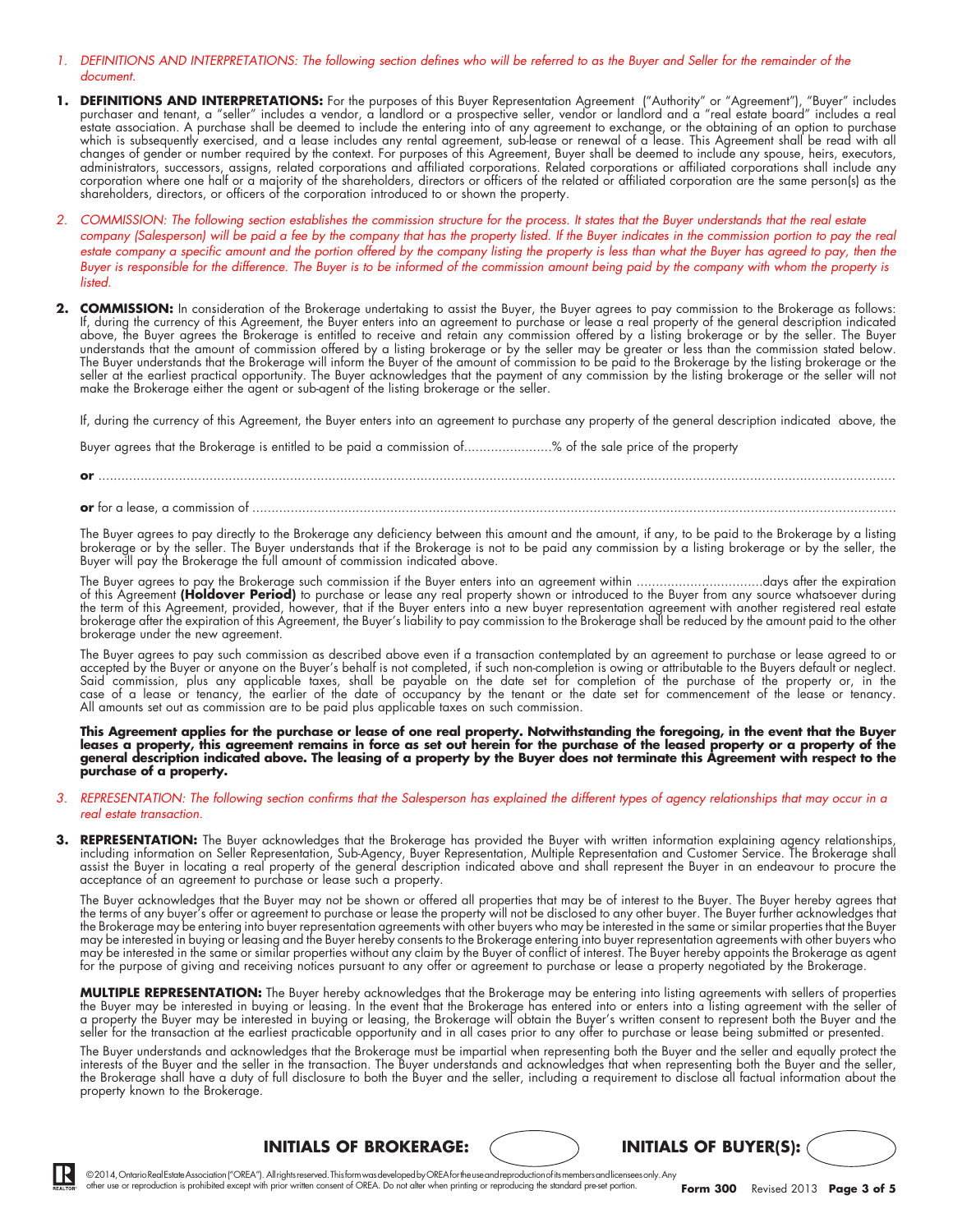However, The Buyer further understands and acknowledges that the Brokerage shall not disclose:

- that the seller may or will accept less than the listed price, unless otherwise instructed in writing by the seller;
- that the Buyer may or will pay more than the offered price, unless otherwise instructed in writing by the Buyer;
- the motivation of or personal information about the Buyer or seller, unless otherwise instructed in writing by the party to which the information applies or unless failure to disclose would constitute fraudulent, unlawful or unethical practice;
- the price the Buyer should offer or the price the seller should accept; and
- the Brokerage shall not disclose to the Buyer the terms of any other offer.

However, it is understood that factual market information about comparable properties and information known to the Brokerage concerning potential uses for the property will be disclosed to both Buyer and seller to assist them to come to their own conclusions.

#### **Where a Brokerage represents both the Seller and the Buyer (multiple representation), the Brokerage shall not be entitled or authorized to be agent for either the Buyer or the Seller for the purpose of giving and receiving notices.**

**MULTIPLE REPRESENTATION AND CUSTOMER SERVICE:** The Buyer understands and agrees that the Brokerage also provides representation and customer service to other buyers and sellers. If the Brokerage represents or provides customer service to more than one seller or buyer for the same trade, the Brokerage shall, in writing, at the earliest practicable opportunity and before any offer is made, inform all sellers and buyers of the nature of the Brokerage's relationship to each seller and buyer.

- *4. REFERRAL OF PROPERTIES: The following section requires the Buyer to commit to work with the real estate company for the length of the contract*  and states that they must inform their Salesperson if they become aware of a property of interest to them. If they do not inform the Salesperson of a *property of interest that they subsequently purchase on their own, the set commission will still be owed to the Salesperson.*
- **4. REFERRAL OF PROPERTIES:** The Buyer agrees that during the currency of this Buyer Representation Agreement the Buyer will act in good faith and work exclusively with the Brokerage for the purchase or lease of a real property of the general description indicated above. The Buyer agrees that, during the currency of this Agreement, the Buyer shall advise the Brokerage immediately of any property of interest to the Buyer that came to the Buyer's attention from any source whatsoever, and all offers to purchase or lease submitted by the Buyer shall be submitted through the Brokerage to the seller. If the Buyer arranges a valid agreement to purchase or lease any property of the general description indicated above that came to the attention of the Buyer during the currency of this Agreement and the Buyer arranges said agreement during the currency of this Agreement or within the Holdover Period after expiration of this Agreement, the Buyer agrees to pay the Brokerage the amount of commission set out above in Paragraph 2 of this Agreement, payable within (5) days following the Brokerage's written demand therefor.
- *5. INDEMNIFICATION: This asserts that Salespeople cannot be held liable for the condition of the property. It is the responsibility of the Buyer to educate themselves on the condition of a property.*
- **5. INDEMNIFICATION:** The Brokerage and representatives of the Brokerage are trained in dealing in real estate but are not qualified in determining the physical condition of the land or any improvements thereon. The Buyer agrees that the Brokerage will not be liable for any defects, whether latent or patent, to the land or improvements thereon. All information supplied by the seller or landlord or the listing brokerage may not have been verified and is not warranted by the Brokerage as being accurate and will be relied on by the Buyer at the Buyer's own risk. The Buyer acknowledges having been advised to make their own enquiries to confirm the condition of the property.
- *6. FINDERS FEE: This provides consent for the Salesperson to accept any finders fee that a mortgage company may offer to them. It also states that this*  fee would be collected by the Salesperson in addition to the stated commission. It should be noted that a specific consent will be required at the time *a finders fee arises.*
- **6. FINDERS FEE:** The Buyer acknowledges that the Brokerage may be receiving a finder's fee, reward and/or referral incentive, and the Buyer consents to any such benefit being received and retained by the Brokerage in addition to the commission as described above.
- *7. CONSUMER REPORTS: This states that the Buyer understands that credit checks and personal information about them may be used in the process of them purchasing a property.*
- **7. CONSUMER REPORTS: The Buyer is hereby notified that a Consumer Report containing credit and/or personal information may be referred to in connection with this Agreement and any subsequent transaction.**
- *8. USE AND DISTRIBUTION OF INFORMATION: The following section gives Salespeople the right under the Privacy Act to use personal information provided to them by the Buyer in order to assist in making the transaction happen. It also assures the Buyer that this information will not be distributed to third parties (i.e. pool or moving companies).*
- **USE AND DISTRIBUTION OF INFORMATION:** The Buyer consents to the collection, use and disclosure of personal information by the Brokerage for such purposes that relate to the real estate services provided by the Brokerage to the Buyer including, but not limited to: locating, assessing and qualifying properties for the Buyer; advertising on behalf of the Buyer; providing information as needed to third parties retained by the Buyer to assist in a transaction (e.g. financial institutions, building inspectors, etc...); and such other use of the Buyer's information as is consistent with the services provided by the Brokerage in connection with the purchase or prospective purchase of the property.

The Buyer agrees that the sale and related information regarding any property purchased by the Buyer through the Brokerage may be retained and disclosed by the Brokerage and/or real estate board(s) (if the property is an MLS® Listing) for reporting, appraisal and statistical purposes and for such other use of the information as the Brokerage and/or board deems appropriate in connection with the listing, marketing and selling of real estate, including conducting comparative market analyses.

- *9. CONFLICT OR DISCREPANCY: If there are other schedules (additional information) added to this Agreement by the parties involved that contain something specific that contradicts what is in the text of the Form, the information on the attachment supersedes what is on the Form.*
- **9. CONFLICT OR DISCREPANCY:** If there is any conflict or discrepancy between any provision added to this Agreement and any provision in the standard pre-set portion hereof, the added provision shall supersede the standard pre-set provision to the extent of such conflict or discrepancy. This Agreement, including any provisions added to this Agreement, shall constitute the entire Agreement between the Buyer and the Brokerage. There is no representation, warranty, collateral agreement or condition, which affects this Agreement other than as expressed herein.

**INITIALS OF BROKERAGE:** ( INITIALS OF BUYER(S):





© 2014, Ontario Real Estate Association ("OREA"). All rights reserved. This form was developed by OREA for the use and reproduction of its members and licensees only. Any other use or reproduction is prohibited except with prior written consent of OREA. Do not alter when printing or reproducing the standard pre-set portion.

**Form 300** Revised 2013 **Page 4 of 5**